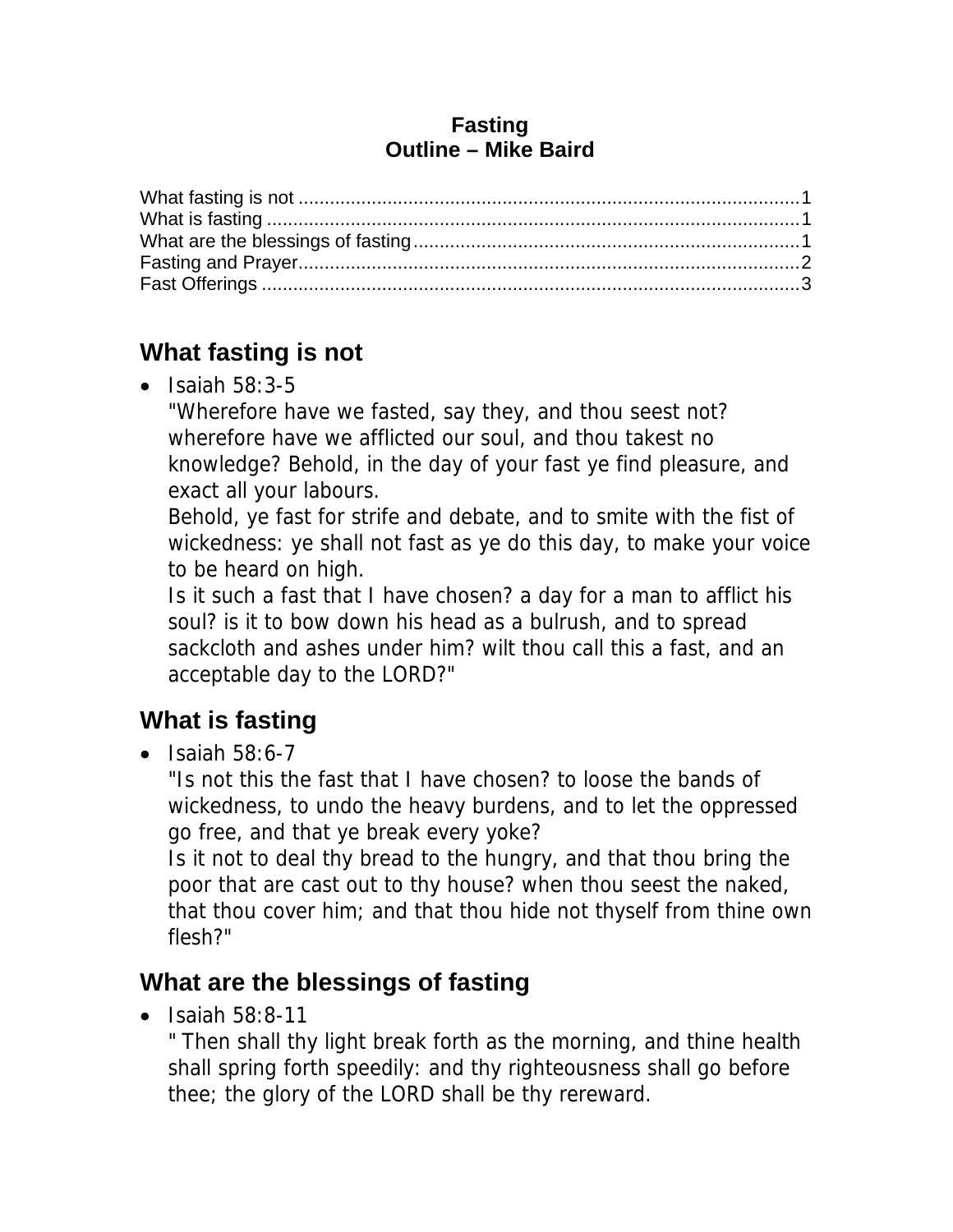Then shalt thou call, and the LORD shall answer; thou shalt cry, and he shall say, Here I am. If thou take away from the midst of thee the yoke, the putting forth of the finger, and speaking vanity; And if thou draw out thy soul to the hungry, and satisfy the afflicted soul; then shall thy light rise in obscurity, and thy darkness be as the noonday:

And the LORD shall guide thee continually, and satisfy thy soul in drought, and make fat thy bones: and thou shalt be like a watered garden, and like a spring of water, whose waters fail not. And they that shall be of thee shall build the old waste places: thou shalt raise up the foundations of many generations; and thou shalt be called, The repairer of the breach, The restorer of paths to dwell in."

• Joseph B Wirthlin:

"Fasting in the proper spirit and in the Lord's way will energize us spiritually, strengthen our self-discipline, fill our homes with peace, lighten our hearts with joy, fortify us against temptation, prepare us for times of adversity, and open the windows of heaven." ("The Law of the Fast", Ensign, May 2001, 73)

#### **Fasting and Prayer**

• Joseph B Wirthlin:

"Without prayer, fasting is not complete fasting; it's simply going hungry. If we want our fasting to be more than just going without eating, we must lift our hearts, our minds, and our voices in communion with our Heavenly Father. Fasting, coupled with mighty prayer, is powerful. It can fill our minds with the revelations of the Spirit. It can strengthen us against times of temptation." ("The Law of the Fast," Ensign, May 2001, 73)

Ezra Taft Benson:

" If you want to get the spirit of your office and calling as a new president of a quorum, a new high [councilor], a new bishop [or, I might say, a Relief Society president]—try fasting for a period. I don't mean just missing one meal, then eating twice as much the next meal. I mean really fasting, and praying during that period. It will do more to give you the real spirit of your office and calling and permit the Spirit to operate through you than anything I know." (The Teachings of Ezra Taft Benson, 331–32.)